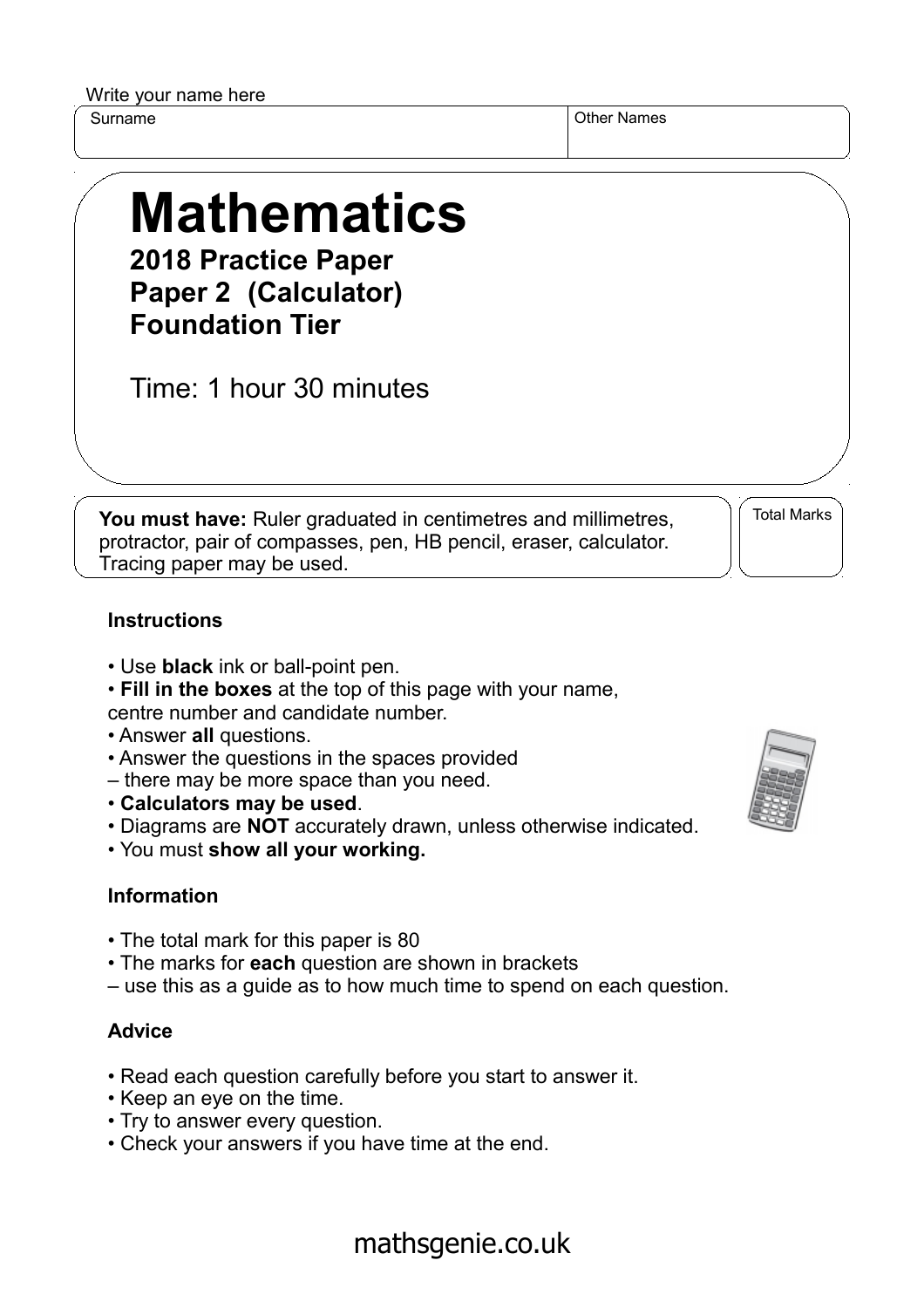| 1              | Write down the value of the number 4 in the number 3451                                                                |                                   |
|----------------|------------------------------------------------------------------------------------------------------------------------|-----------------------------------|
|                |                                                                                                                        | (Total for question 1 is 1 mark)  |
| $\overline{2}$ | Ruth buys $p$ potatoes and $c$ carrots.<br>Write an expression for the total number of potatoes and carrots Ruth buys. |                                   |
|                |                                                                                                                        | (Total for question 2 is 1 mark)  |
| 3              | Change 3 hours into minutes.                                                                                           |                                   |
|                |                                                                                                                        | (Total for question 3 is 1 mark)  |
| 4              | Here is a list of numbers.                                                                                             |                                   |
|                | 8<br>10<br>6<br>15<br>18<br>25                                                                                         | 31                                |
|                | (a) From the numbers in the list, write down a prime number.                                                           |                                   |
|                |                                                                                                                        | <br>(1)                           |
|                | (b) From the numbers in the list, write down a square number.                                                          |                                   |
|                |                                                                                                                        | (1)                               |
|                |                                                                                                                        | (Total for question 4 is 2 marks) |
| 5              | Write down all the factors of 24.                                                                                      |                                   |
|                |                                                                                                                        |                                   |
|                |                                                                                                                        |                                   |
|                |                                                                                                                        | (Total for question 5 is 2 marks) |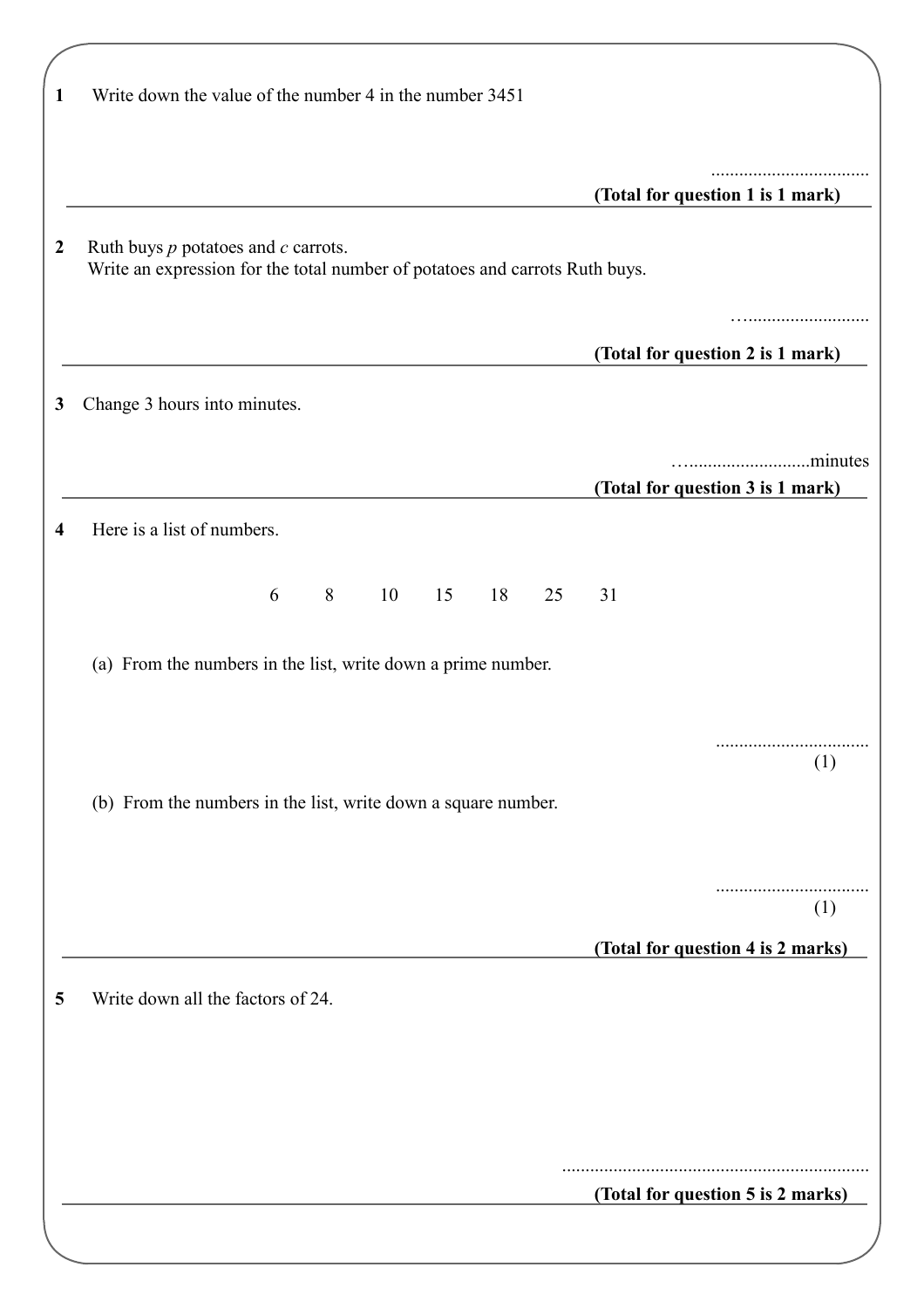| 6              | Mason wants to buy 6 pens.                                                        |
|----------------|-----------------------------------------------------------------------------------|
|                | Each pen costs 28p                                                                |
|                | Mason pays with a £10 note.                                                       |
|                | (a) Work out how much change Mason will get from £10.                             |
|                |                                                                                   |
|                |                                                                                   |
|                |                                                                                   |
|                | $f$                                                                               |
|                | (2)                                                                               |
|                | (b) When in the shop Mason finds out that the price of the pens has been reduced. |
|                | How does this affect the amount of change he will get?                            |
|                |                                                                                   |
|                |                                                                                   |
|                | (1)                                                                               |
|                | (Total for question 6 is 3 marks)                                                 |
| $\overline{7}$ | What fraction of this shape is shaded.                                            |
|                |                                                                                   |
|                |                                                                                   |
|                |                                                                                   |
|                |                                                                                   |
|                |                                                                                   |
|                |                                                                                   |
|                |                                                                                   |
|                |                                                                                   |
|                |                                                                                   |
|                |                                                                                   |
|                | (Total for question 7 is 2 marks)                                                 |
|                |                                                                                   |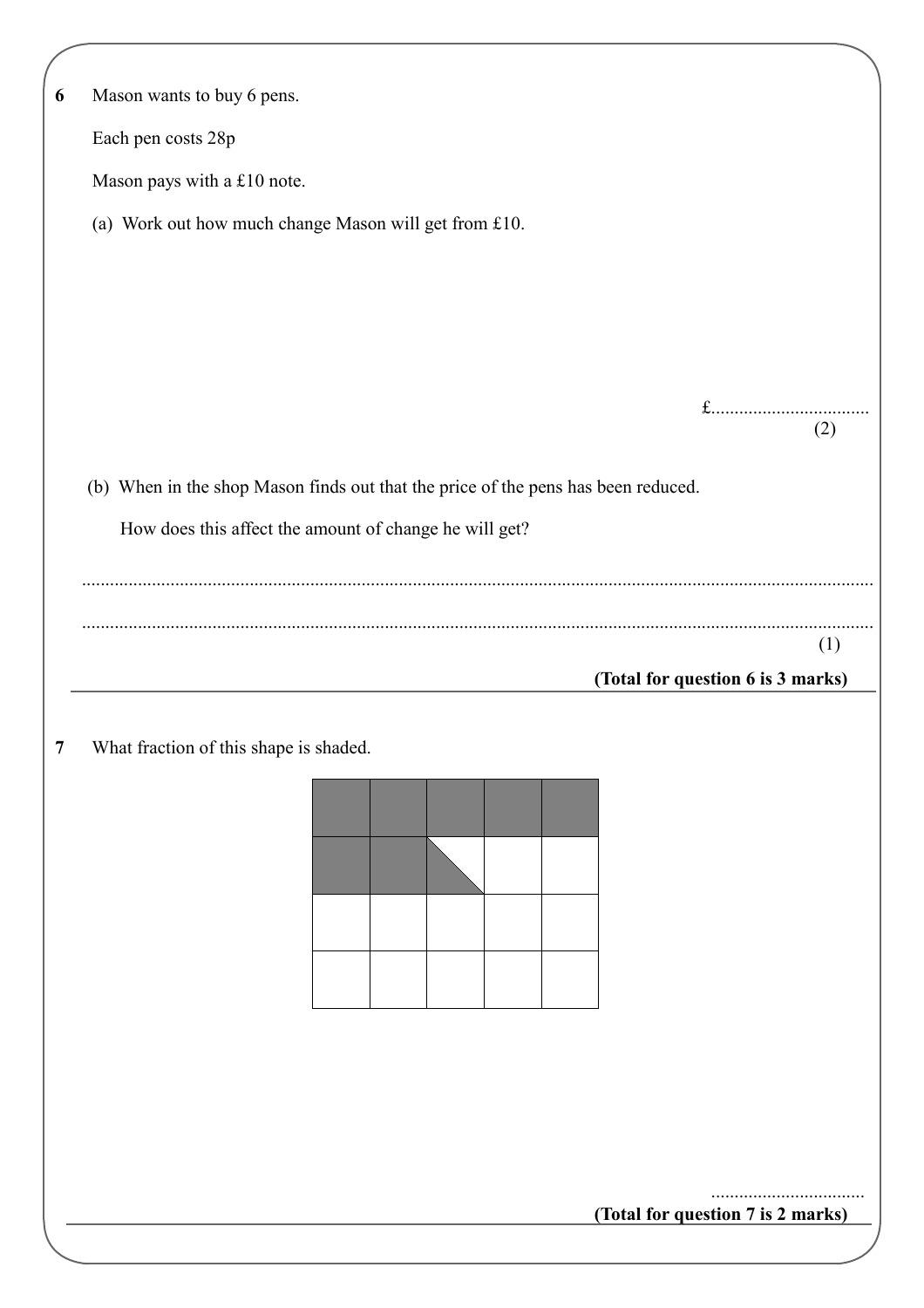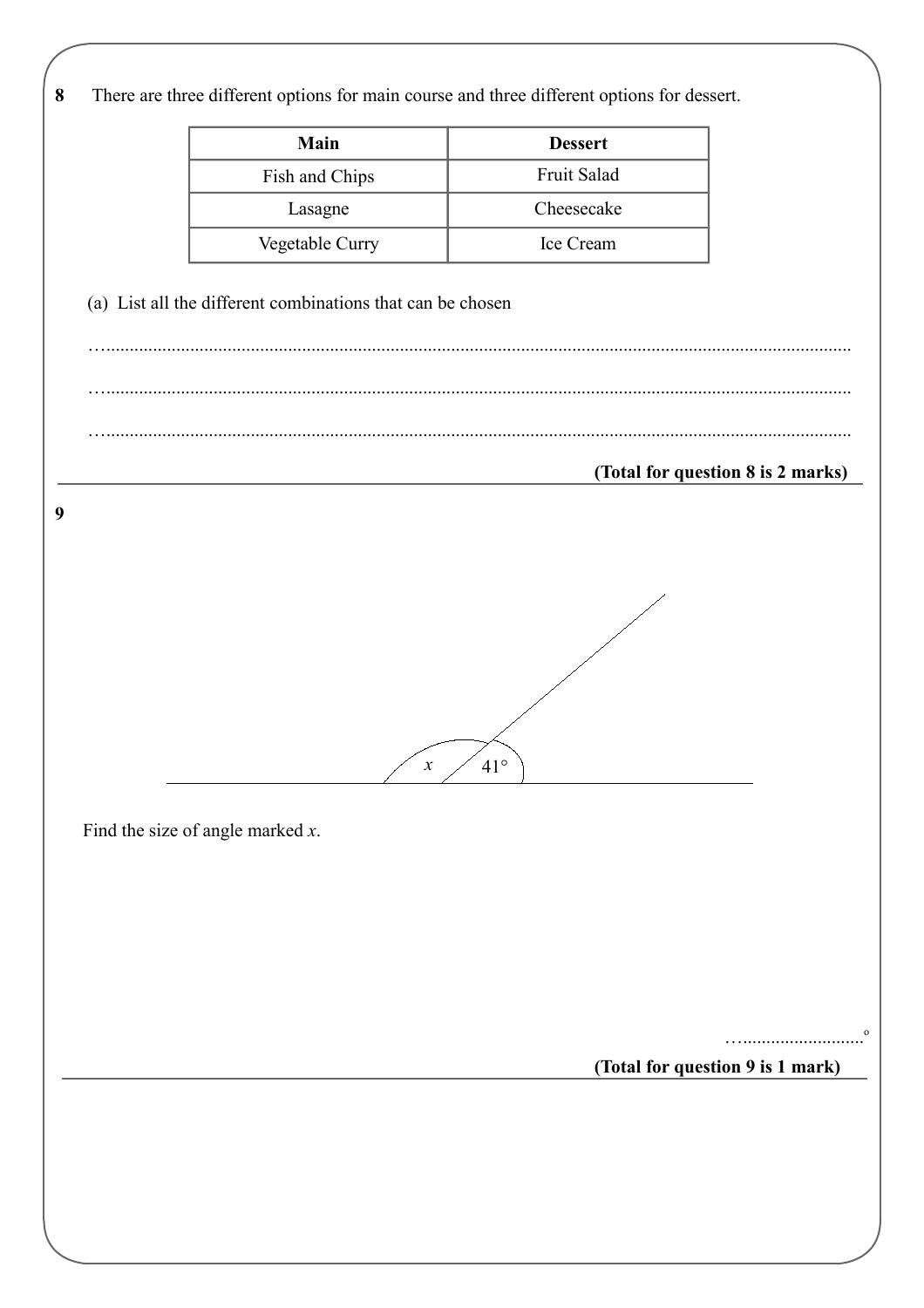| 10 | There are 924 people in a theatre.                         |                                    |
|----|------------------------------------------------------------|------------------------------------|
|    | 383 of the people are men.<br>356 of the people are women. |                                    |
|    | $\frac{2}{5}$ of the children are boys.                    |                                    |
|    | Work out how many girls are in the theatre.                |                                    |
|    |                                                            |                                    |
|    |                                                            |                                    |
|    |                                                            |                                    |
|    |                                                            |                                    |
|    |                                                            |                                    |
|    |                                                            |                                    |
|    |                                                            |                                    |
|    |                                                            |                                    |
|    |                                                            |                                    |
|    |                                                            | (Total for question 10 is 3 marks) |
|    | 11 A map has a scale of 1cm to 5km.                        |                                    |
|    | The distance between London and Dover is 60 km.            |                                    |
|    | What is the distance on the map between London and Dover?  |                                    |
|    |                                                            |                                    |
|    |                                                            |                                    |
|    |                                                            |                                    |
|    |                                                            |                                    |
|    |                                                            |                                    |
|    |                                                            |                                    |
|    |                                                            |                                    |
|    |                                                            |                                    |

**(Total for question 11 is 2 marks)**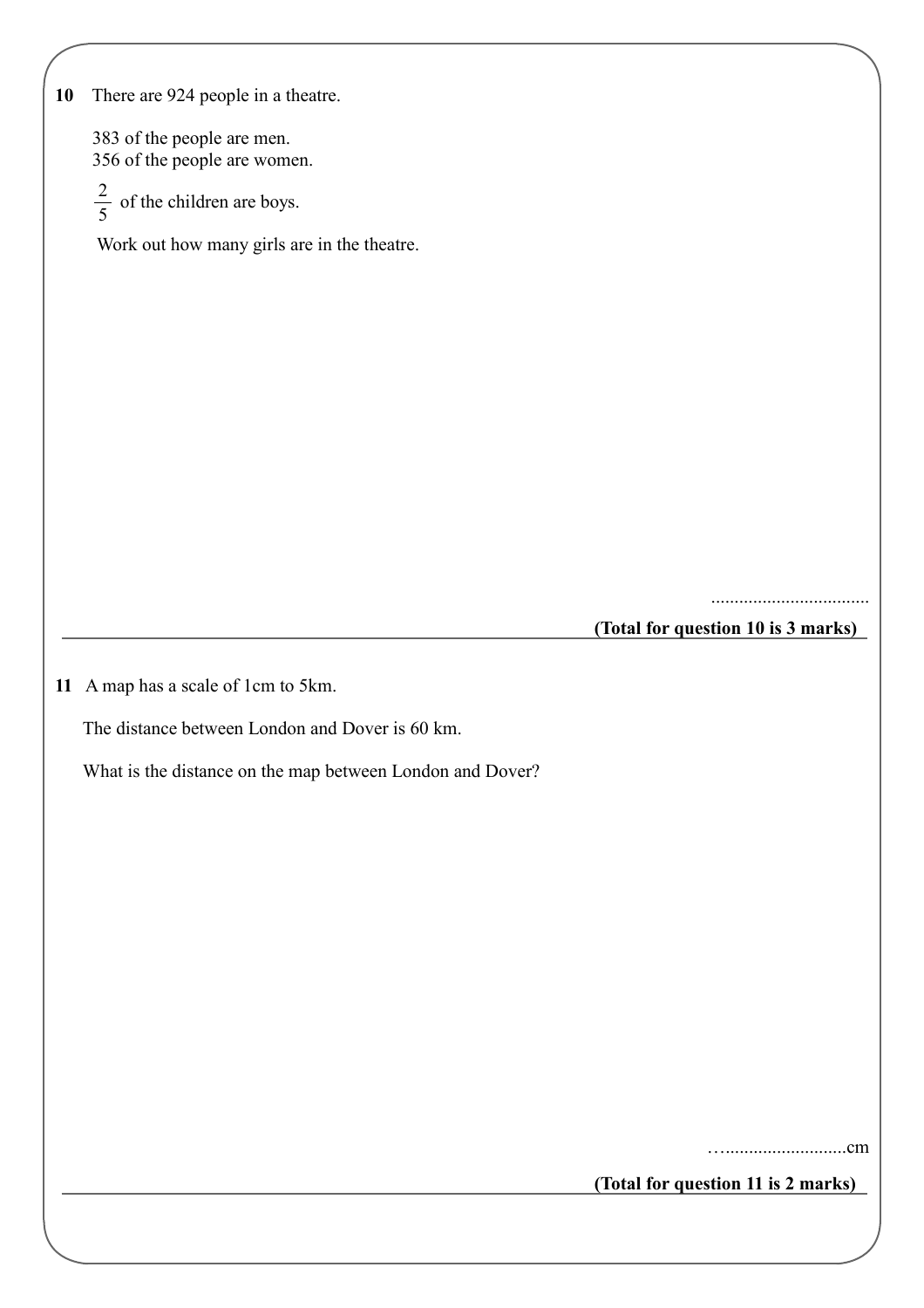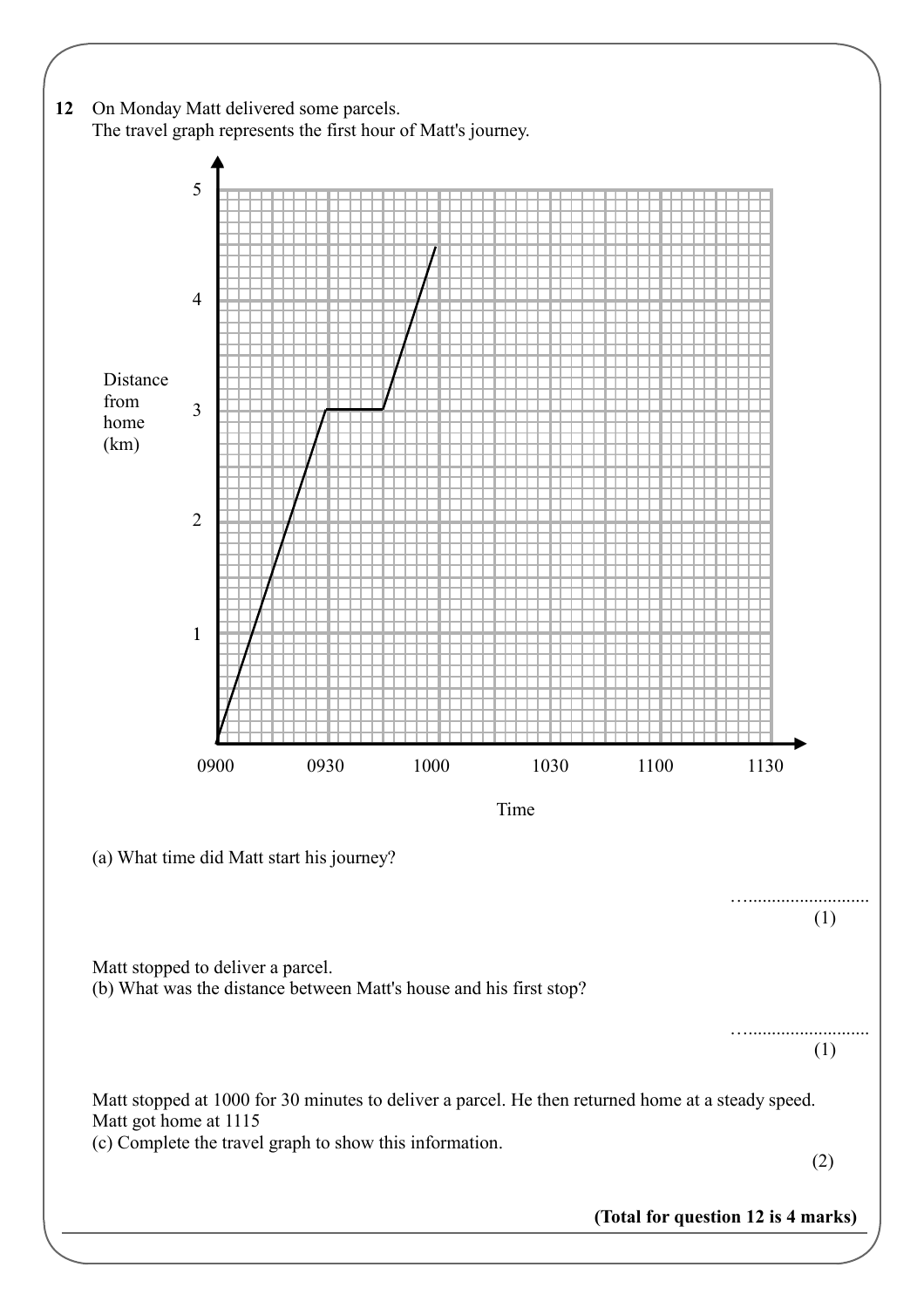

 An area is formed by a square, *ABCD*, and a semi circle. *BD* is the diameter of the semi circle.

The radius of the semi circle is 4m.

**13** 

The area is going to be covered completely with lawn seed.

A box of lawn seed covers 25 m².

 How many boxes of lawn seed will be needed? You must show your working.

**(Total for question 13 is 5 marks)**

…..........................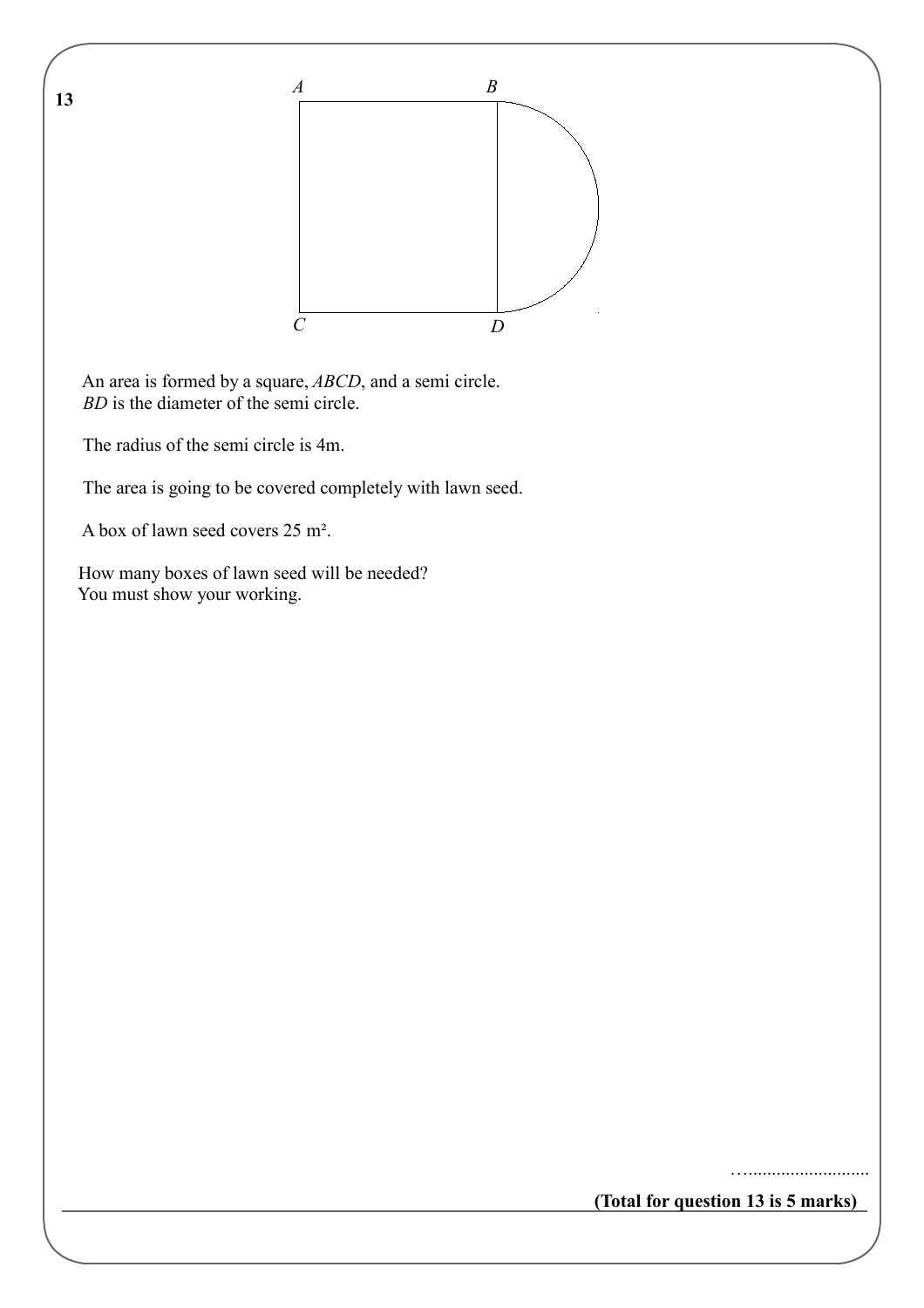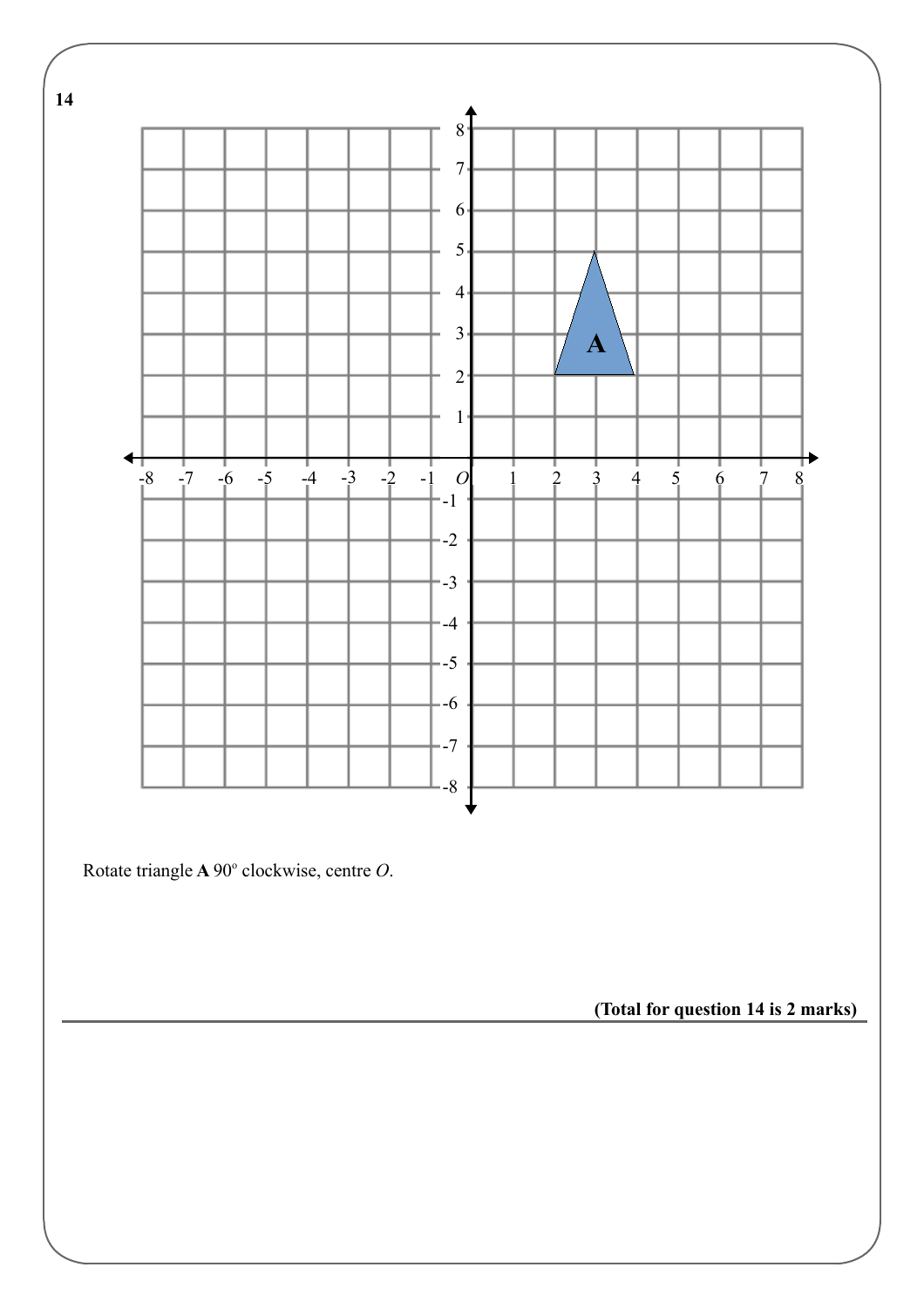| Here are the first 6 terms of a Fibonacci sequence.<br>15 |  |
|-----------------------------------------------------------|--|
|-----------------------------------------------------------|--|

1 1 2 3 5 8

Find the 8th term of this sequence.

**(Total for question 15 is 3 marks)**

…..........................

**16** The table shows information about the number of points scored in a game.

| Frequency |
|-----------|
| 10        |
| 12        |
| 20        |
|           |
|           |
|           |
|           |

Work out the mean number of points per game.

**(Total for question 16 is 3 marks)**

…..........................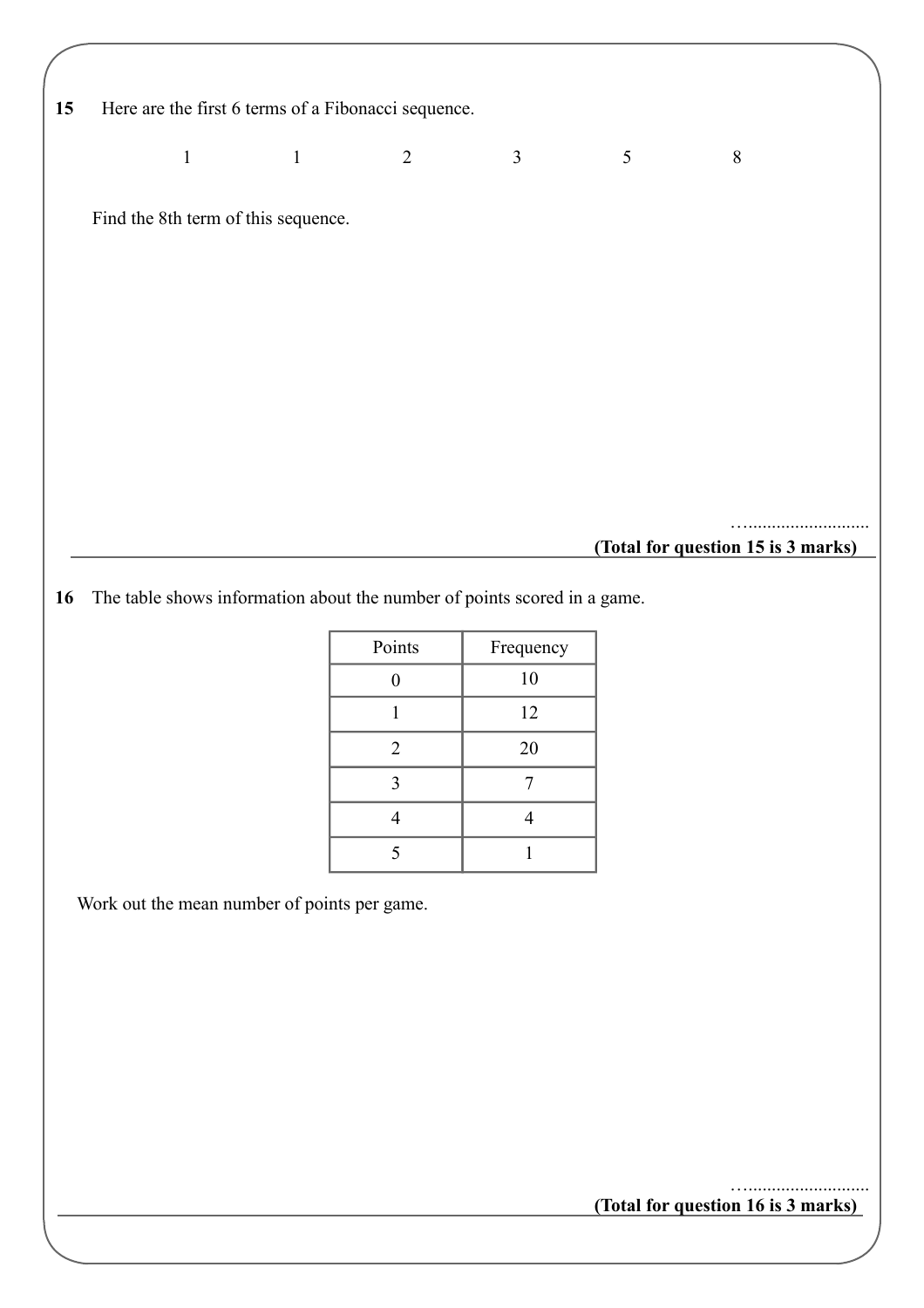|    | 17 In a box there are black pens, red pens and green pens.                             |                                    |
|----|----------------------------------------------------------------------------------------|------------------------------------|
|    | The ratio of black pens to red pens to green pens is 8:3:2                             |                                    |
|    | There are 18 red pens in the box.<br>How many black and green pens are in the box?     |                                    |
|    |                                                                                        |                                    |
|    |                                                                                        |                                    |
|    |                                                                                        |                                    |
|    |                                                                                        |                                    |
|    |                                                                                        |                                    |
|    |                                                                                        |                                    |
|    |                                                                                        |                                    |
|    |                                                                                        |                                    |
|    |                                                                                        | Black                              |
|    |                                                                                        |                                    |
|    |                                                                                        | (Total for question 17 is 3 marks) |
|    |                                                                                        |                                    |
| 18 | Brian bought a hat in France. He paid $645$ .<br>The same hat in England costs £39.99. |                                    |
|    | The exchange rate is £1 = $€1.12$                                                      |                                    |
|    | Is the hat cheaper in France or in England?                                            |                                    |
|    | You must show your working.                                                            |                                    |
|    |                                                                                        |                                    |
|    |                                                                                        |                                    |
|    |                                                                                        |                                    |
|    |                                                                                        |                                    |
|    |                                                                                        |                                    |
|    |                                                                                        |                                    |
|    |                                                                                        |                                    |
|    |                                                                                        |                                    |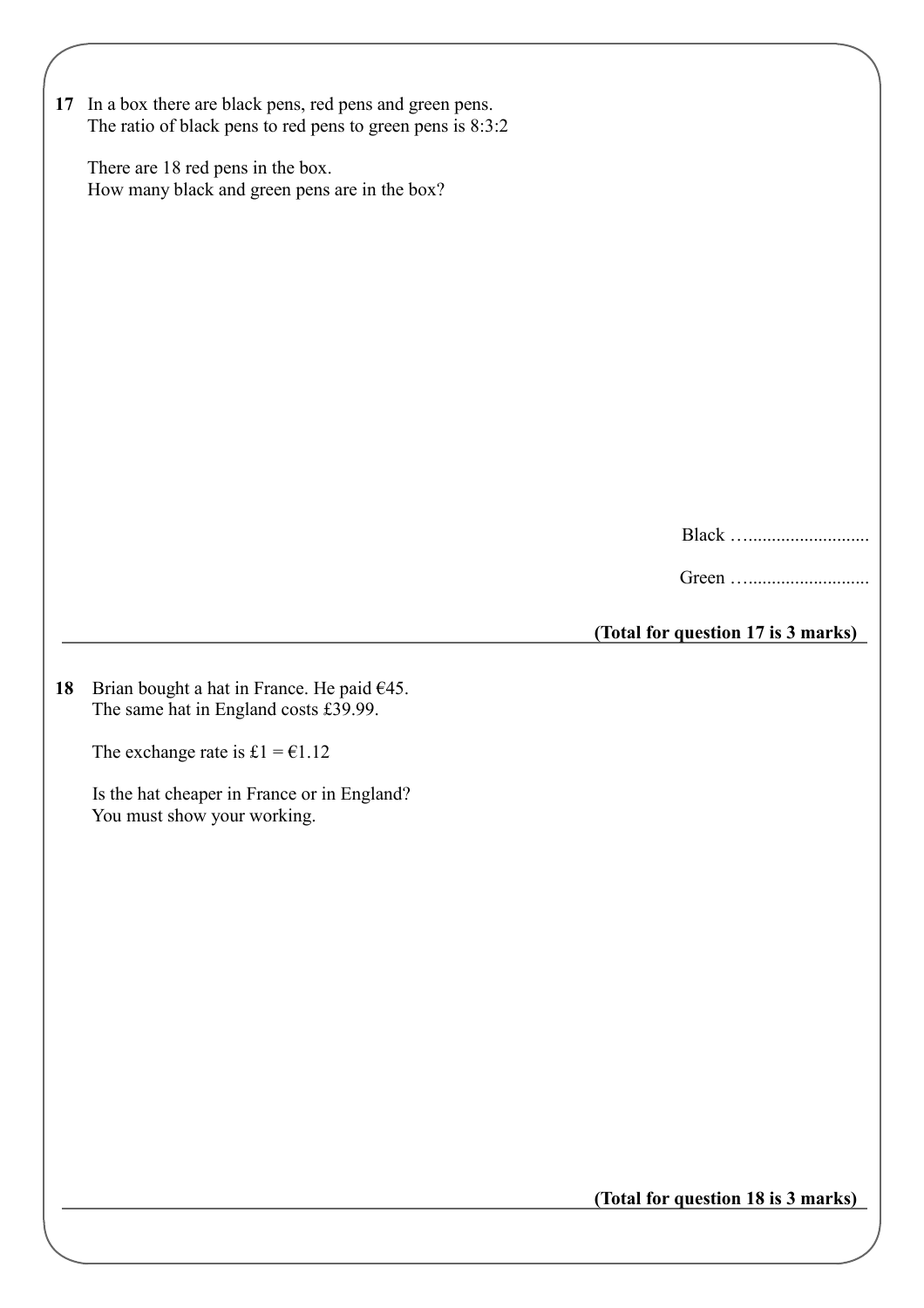| 19        | <i>n</i> is an integer such that $-3 < 2n < 6$<br>Write down all the possible values of $n$ . |                                    |
|-----------|-----------------------------------------------------------------------------------------------|------------------------------------|
|           |                                                                                               |                                    |
|           |                                                                                               |                                    |
|           |                                                                                               |                                    |
|           |                                                                                               |                                    |
|           |                                                                                               |                                    |
|           |                                                                                               |                                    |
|           |                                                                                               | (Total for question 19 is 2 marks) |
|           |                                                                                               |                                    |
| <b>20</b> | Here are a list of ingredients for making 16 mince pies.                                      |                                    |
|           | 260g Butter                                                                                   |                                    |
|           | 375g Flour                                                                                    |                                    |
|           | 125g Sugar                                                                                    |                                    |
|           | 600g Mincemeat                                                                                |                                    |
|           |                                                                                               |                                    |
|           |                                                                                               |                                    |
|           | Elaine wants to make 72 mince pies.                                                           |                                    |
|           | How much of each ingredient will Elaine need?                                                 |                                    |
|           |                                                                                               |                                    |
|           |                                                                                               |                                    |
|           |                                                                                               |                                    |
|           |                                                                                               |                                    |
|           |                                                                                               |                                    |
|           |                                                                                               |                                    |
|           |                                                                                               |                                    |
|           |                                                                                               |                                    |
|           |                                                                                               |                                    |
|           |                                                                                               |                                    |
|           |                                                                                               |                                    |
|           |                                                                                               |                                    |
|           |                                                                                               |                                    |
|           |                                                                                               | (Total for question 20 is 3 marks) |
|           |                                                                                               |                                    |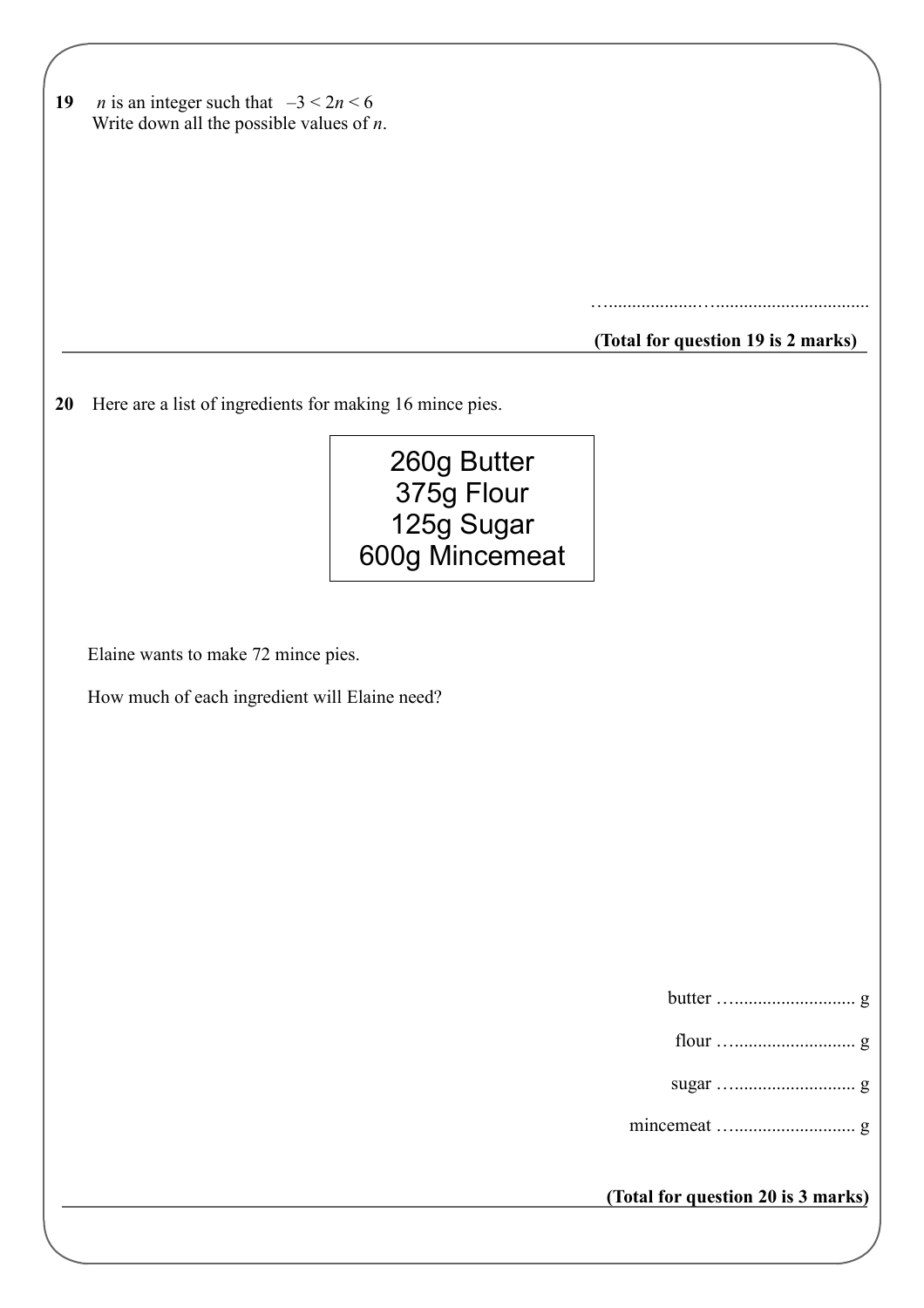**21** There are only red counters, blue counters, yellow counters and black counters in a bag.

 The table shows the probabilities of picking at random a red counter and picking at random a black counter.

| Colour             | red        | blue | yellow | black |
|--------------------|------------|------|--------|-------|
| <b>Probability</b> | ററ<br>J.ZZ |      |        | 0.34  |

The probability of picking a blue counter is **twice** the probability of picking a yellow counter.

Find the probability of picking a blue counter.

…..........................

**(Total for question 21 is 2 marks)**

**22** A number *y* is rounded to 1 decimal place.

The result is 5.8

Write down the error interval for *y*.

............................................

**(Total for question 22 is 2 marks)**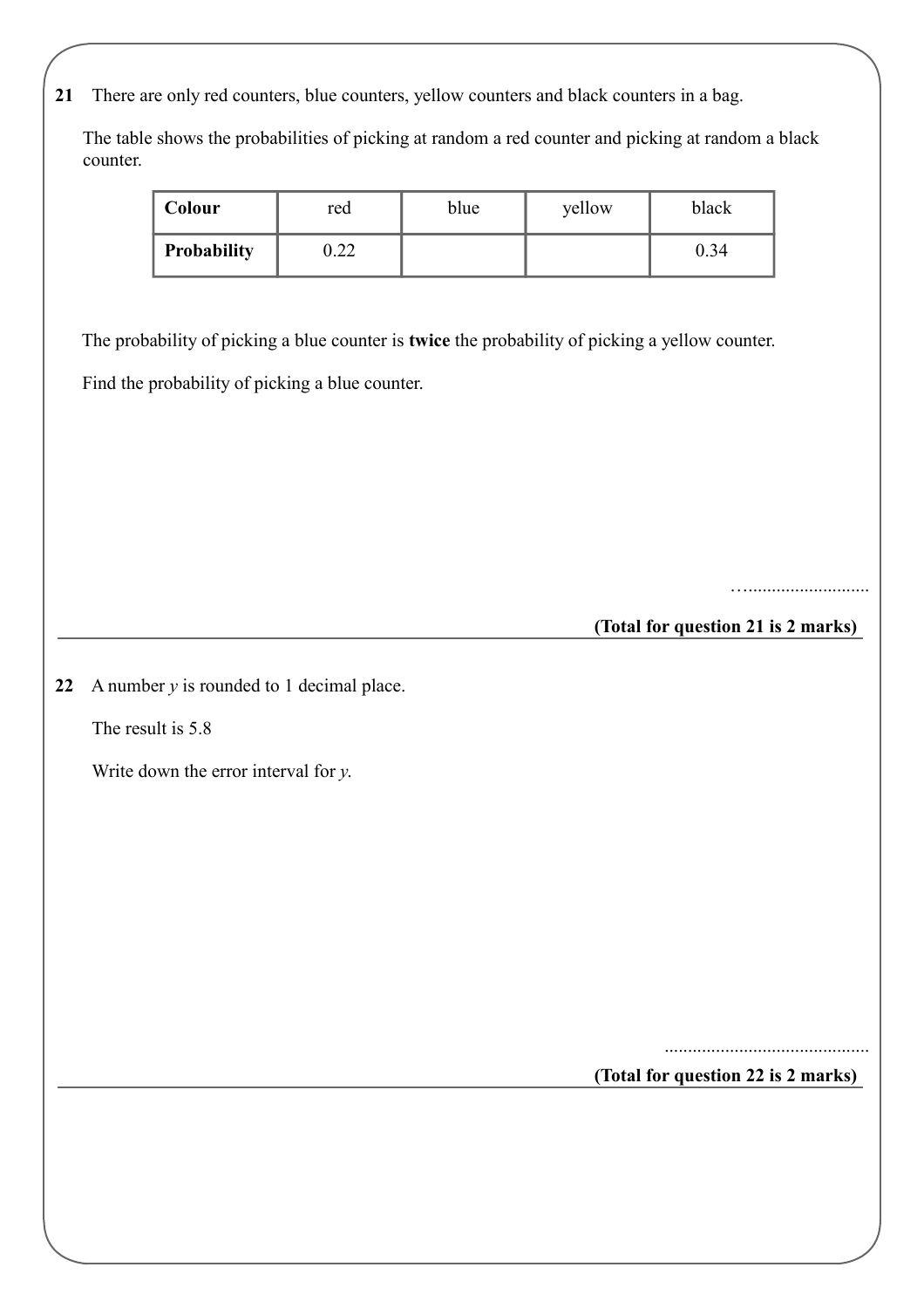| 23 | It takes 5 machines 6 hours to produce 1000 DVDs                            |                                         |  |
|----|-----------------------------------------------------------------------------|-----------------------------------------|--|
|    | Work out how long it would take 4 machines to produce 1000 DVDs.            |                                         |  |
|    |                                                                             |                                         |  |
|    |                                                                             |                                         |  |
|    |                                                                             |                                         |  |
|    |                                                                             |                                         |  |
|    |                                                                             |                                         |  |
|    |                                                                             |                                         |  |
|    |                                                                             |                                         |  |
|    |                                                                             |                                         |  |
|    |                                                                             |                                         |  |
|    |                                                                             |                                         |  |
|    |                                                                             | (Total for question 23 is 2 marks)      |  |
| 24 | A sphere is carved from a block of wood.<br>The sphere has a radius of 5cm. | Volume of sphere = $\frac{4}{3}\pi r^3$ |  |
|    | The density of the wood is 0.85 $g/cm3$                                     | Surface area of sphere = $4\pi r^2$     |  |
|    | Find the mass of the sphere.<br>Give your answer to 3 significant figures.  |                                         |  |
|    |                                                                             |                                         |  |
|    |                                                                             |                                         |  |
|    |                                                                             |                                         |  |
|    |                                                                             |                                         |  |
|    |                                                                             |                                         |  |
|    |                                                                             |                                         |  |
|    |                                                                             |                                         |  |
|    |                                                                             |                                         |  |
|    |                                                                             |                                         |  |
|    |                                                                             |                                         |  |

**(Total for question 24 is 3 marks)**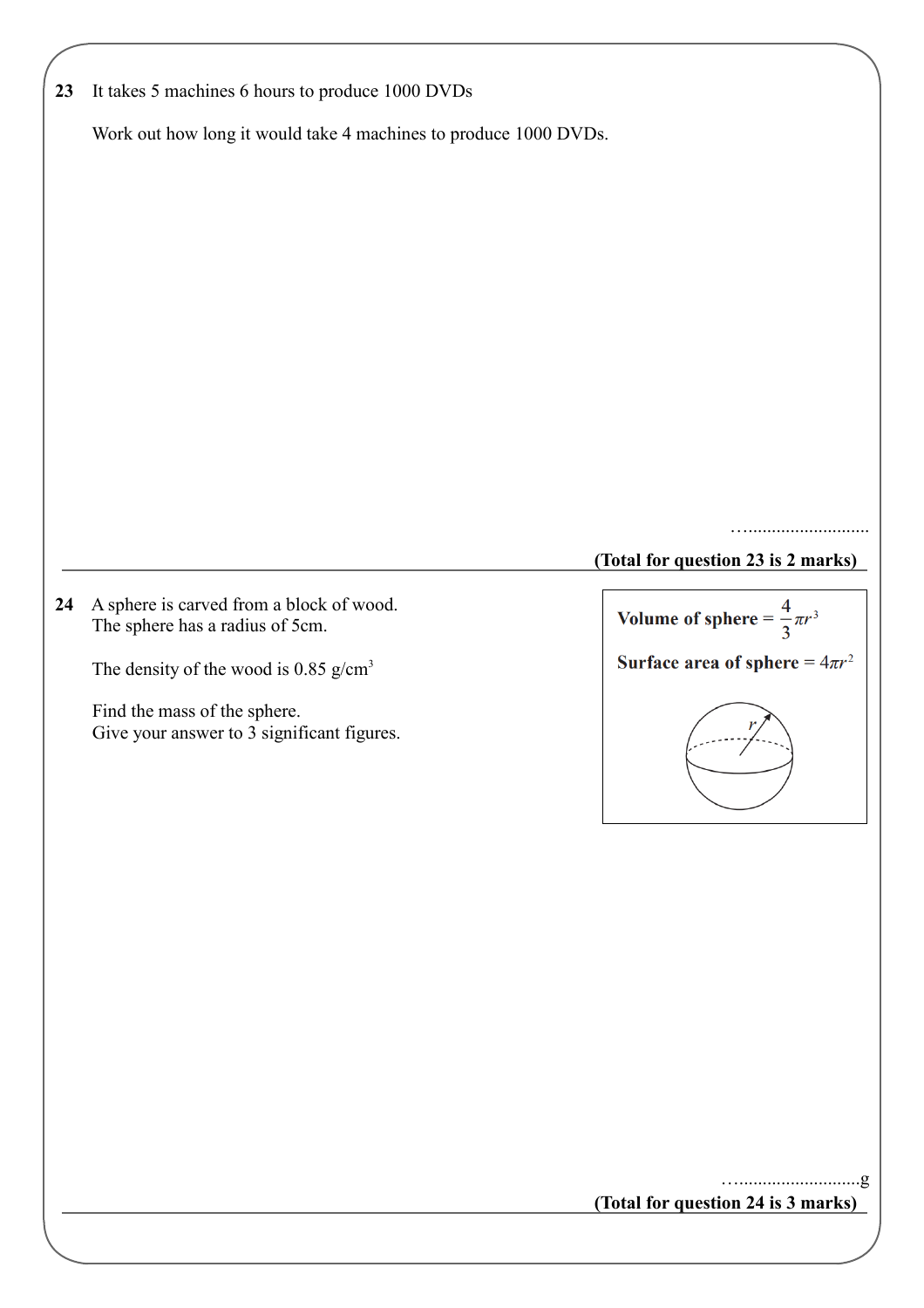- **25** An artist is making orange paint by mixing red paint (*x* ml) and yellow paint (*y* ml) in the ratio 8:11
	- (a) Use this information to draw a graph showing the relationship between the amount of red paint and the amount of yellow paint used.

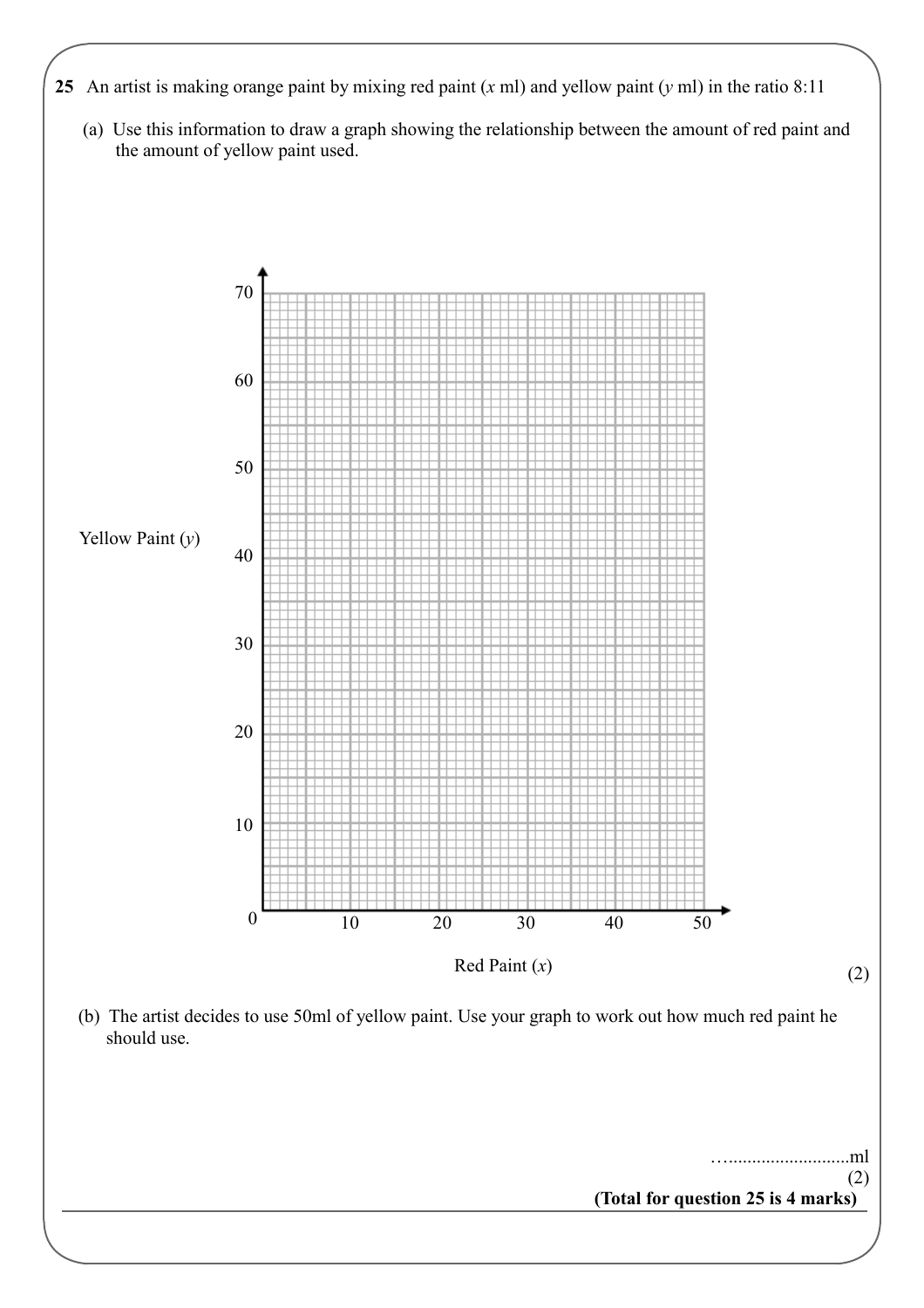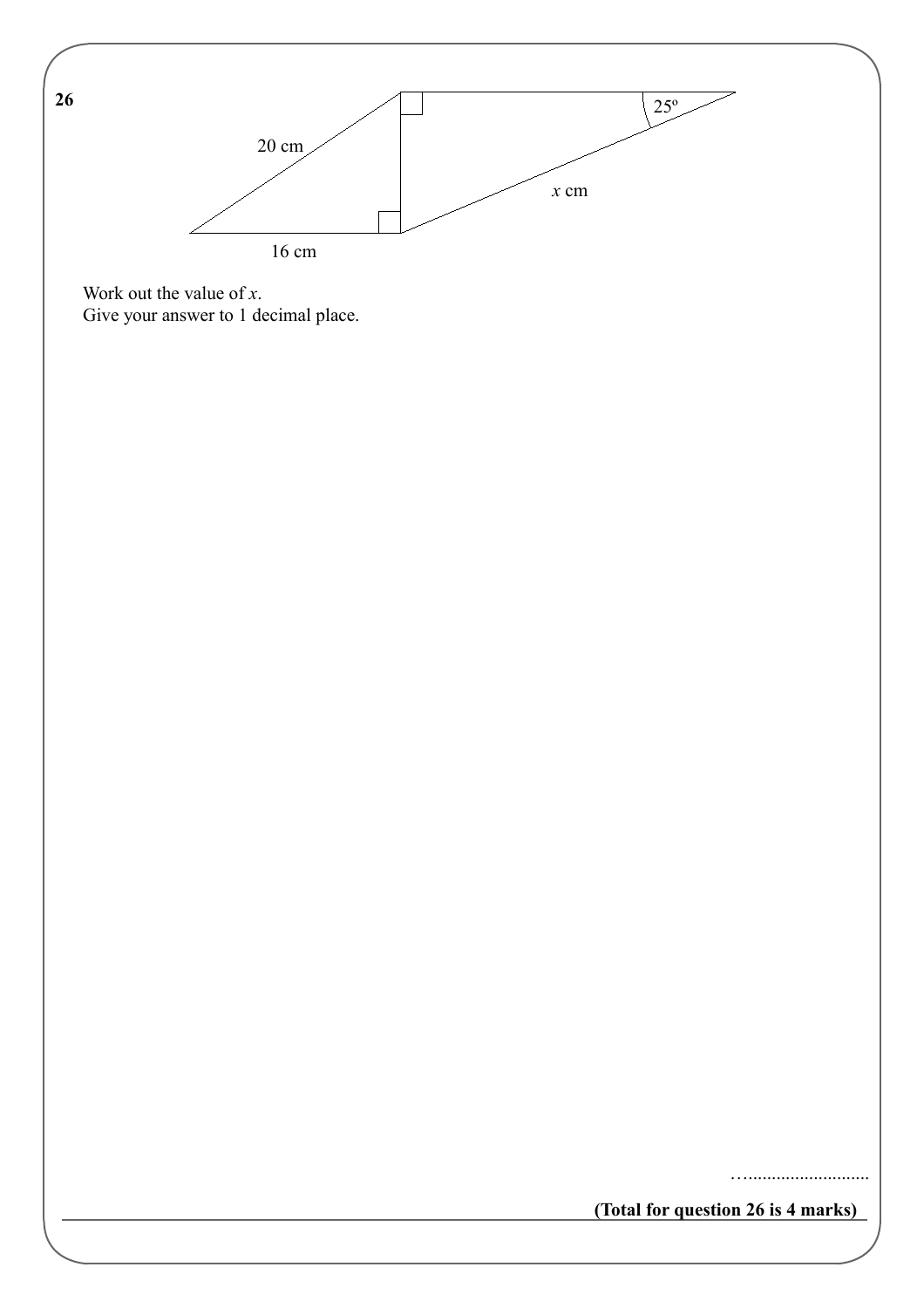**27** 



The diagram shows a parallelogram

All of the angles are in degrees.

Find the value *x* and the value of *y*.

*x* = …..........................

*y* = …..........................

**(Total for question 27 is 3 marks)**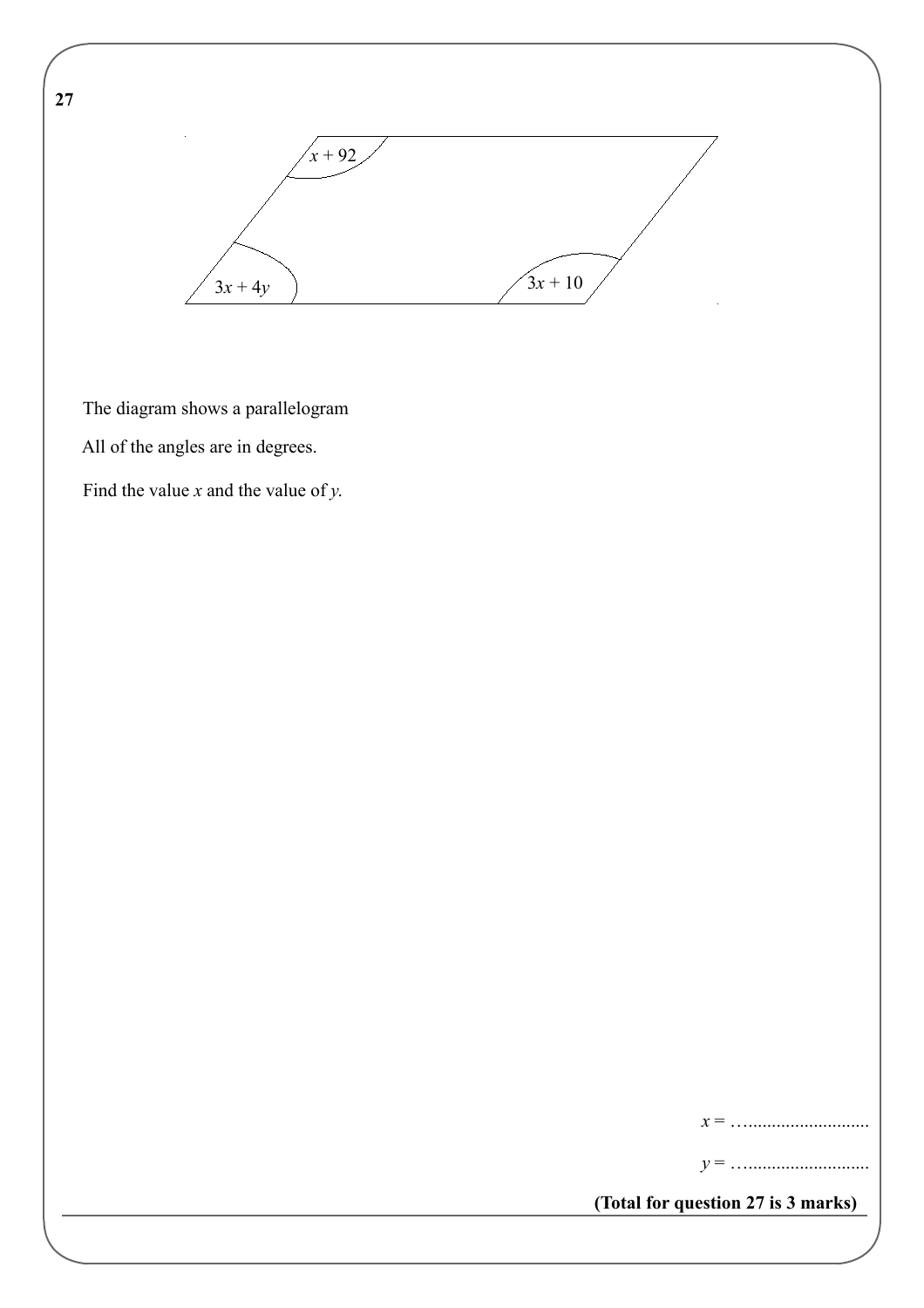**28** Solve the simultaneous equations

$$
2x - 3y = 4
$$

$$
4x - y = 13
$$

*x* = …..........................

*y* = …..........................

**(Total for question 28 is 3 marks)**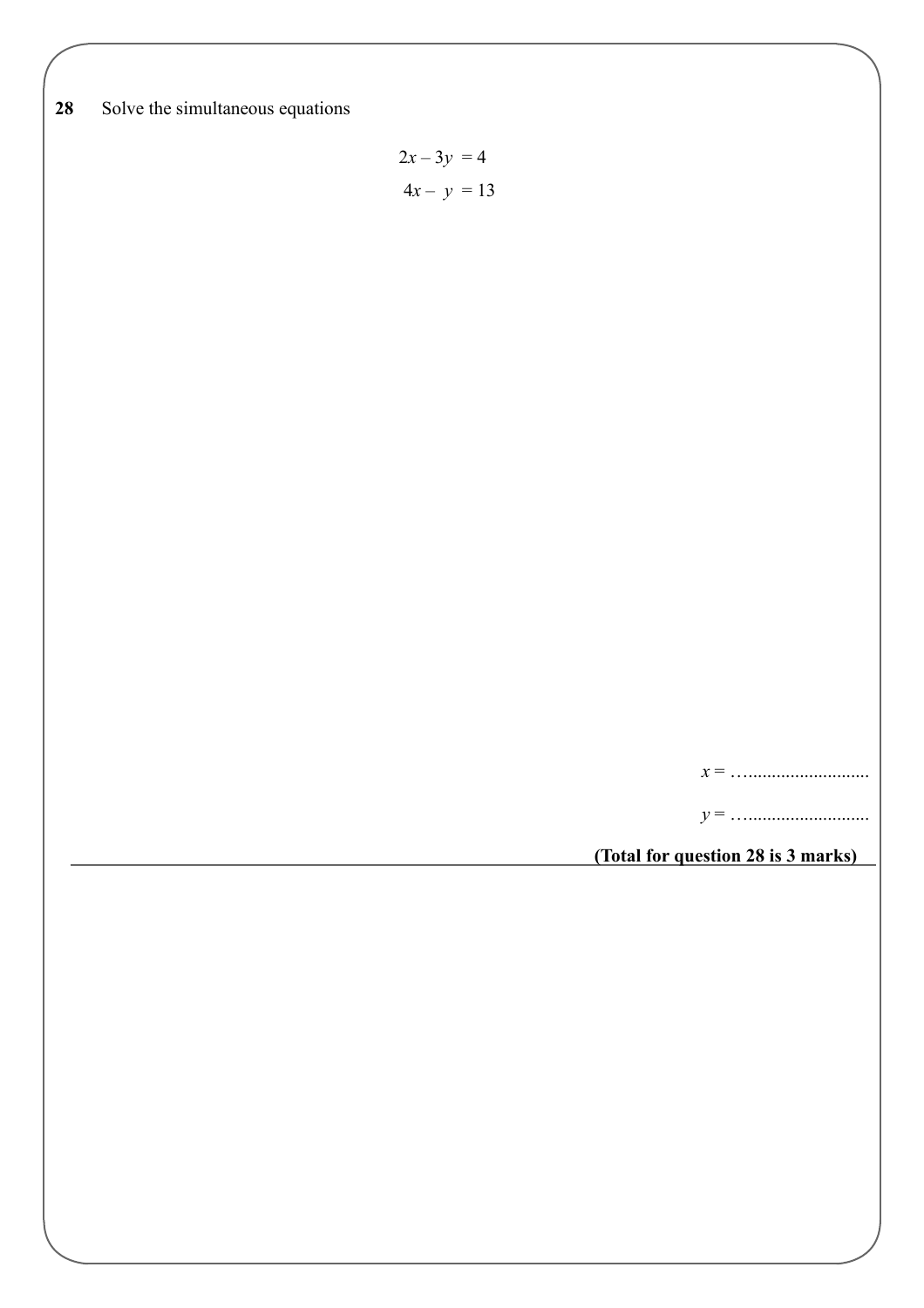| 29 | (a) Write 56800000 in standard form.                                                                |                                    |
|----|-----------------------------------------------------------------------------------------------------|------------------------------------|
|    |                                                                                                     |                                    |
|    |                                                                                                     | (1)                                |
|    | (b) Work out the value of $(9 \times 10^6) \div (4 \times 10^5)$                                    |                                    |
|    |                                                                                                     |                                    |
|    |                                                                                                     |                                    |
|    |                                                                                                     | (2)                                |
|    |                                                                                                     | (Total for question 29 is 3 marks) |
| 30 | Charlie invests £2500 for 3 years in a savings account.<br>She gets 3% per annum compound interest. |                                    |
|    | How much money does Charlie have at the end of 3 years.                                             |                                    |
|    |                                                                                                     |                                    |
|    |                                                                                                     |                                    |
|    |                                                                                                     |                                    |
|    |                                                                                                     |                                    |
|    |                                                                                                     |                                    |
|    |                                                                                                     |                                    |
|    |                                                                                                     |                                    |
|    |                                                                                                     | $f$                                |
|    |                                                                                                     | (Total for question 30 is 2 marks) |